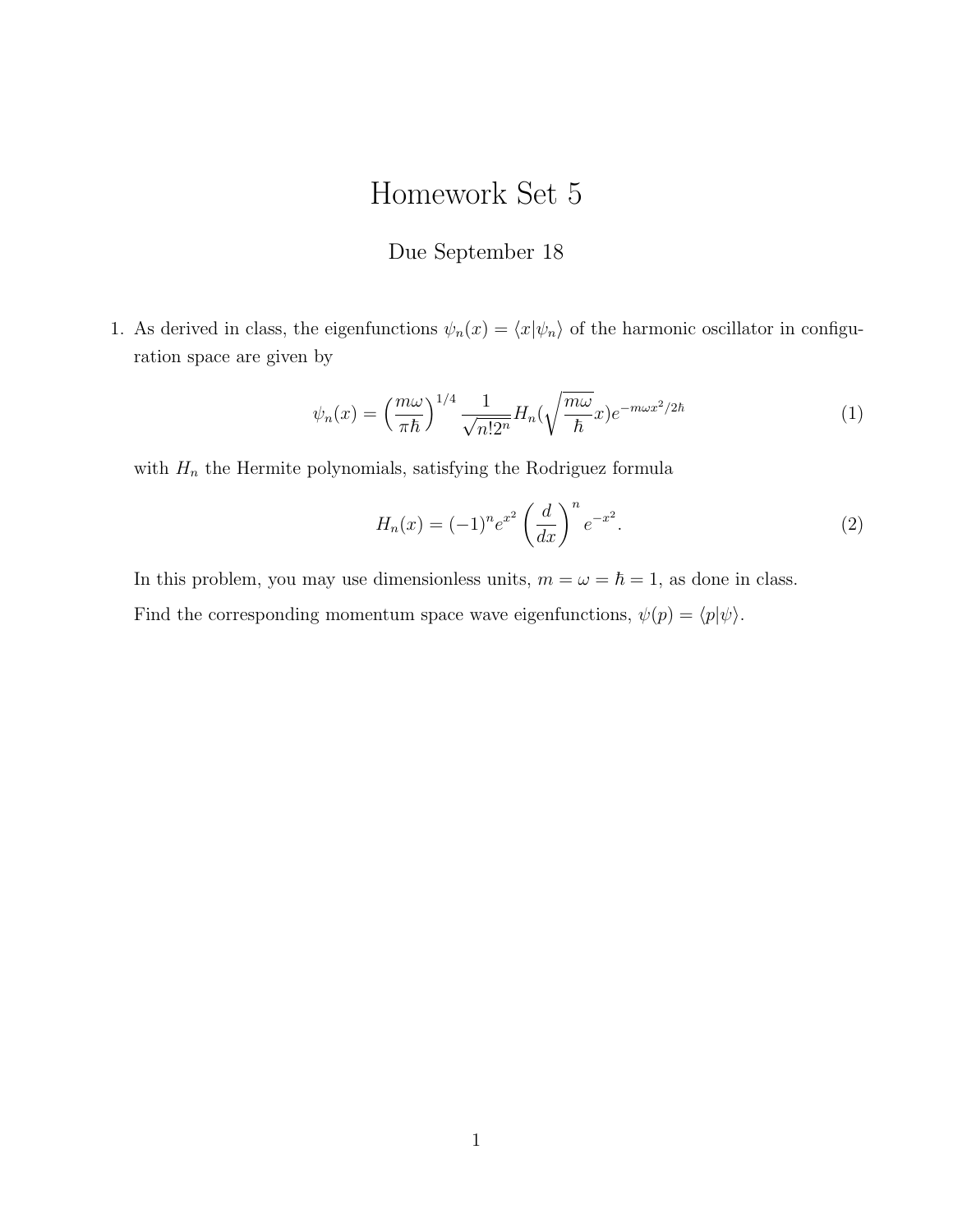2. In classical mechanics, any two Lagrangians that differ by a total time derivative produce the same equations of motion. For example, in one dimension,  $L$  and  $L'$ , defined by

$$
L' = L + \frac{df(x, t)}{dt} = L + \frac{\partial f}{\partial t} + \dot{x}\frac{\partial f}{\partial x}
$$
(3)

give the same equations of motion. This is easily verified by using both  $L$  and  $L'$  in the Euler-Lagrange equations,

$$
\frac{d}{dt}\left(\frac{\partial L}{\partial \dot{x}}\right) = \frac{\partial L}{\partial x} \tag{4}
$$

(a) Let  $L_0$  be the classical Lagrangian for a free particle

$$
L_0(x, \dot{x}) = \frac{m}{2}\dot{x}^2,\tag{5}
$$

and  $L<sub>S</sub>$  be the classical Lagrangian for a particle in a uniform gravitational field (with  $x$ -axis pointing up),

$$
L_s(x, \dot{x}) = \frac{m}{2}\dot{x}^2 - mgx\tag{6}
$$

According to the principle of equivalence, motion in an accelerated frame is physically indistinguishable from motion in a uniform gravitational field.

Consider a region of space free of gravitational fields, where the particle motion in an inertial frame with coordinate x is described by Lagrangian  $L_0(x, \dot{x})$ . Let y be the coordinate in a frame that is accelerated at a constant acceleration  $g$  in the  $+x$  direction. Assume that the origins of the inertial frame  $(x)$  and accelerated frame  $(y)$  coinside at  $t=0.$ 

Transform  $L_0(x, \dot{x})$  to the y coordinate, and show that the result is  $L_S(y, \dot{y})$  plus the exact time derivative of a function  $f(y, t)$ :

$$
L_0(x, \dot{x}) = L_s(y, \dot{y}) + \frac{d}{dt} f(y, t)
$$
\n(7)

Determine  $f(y, t)$ .

(b) Let  $H_0$  and  $H_g$  be the quantum Hamiltonians for a free particle and a particle in a